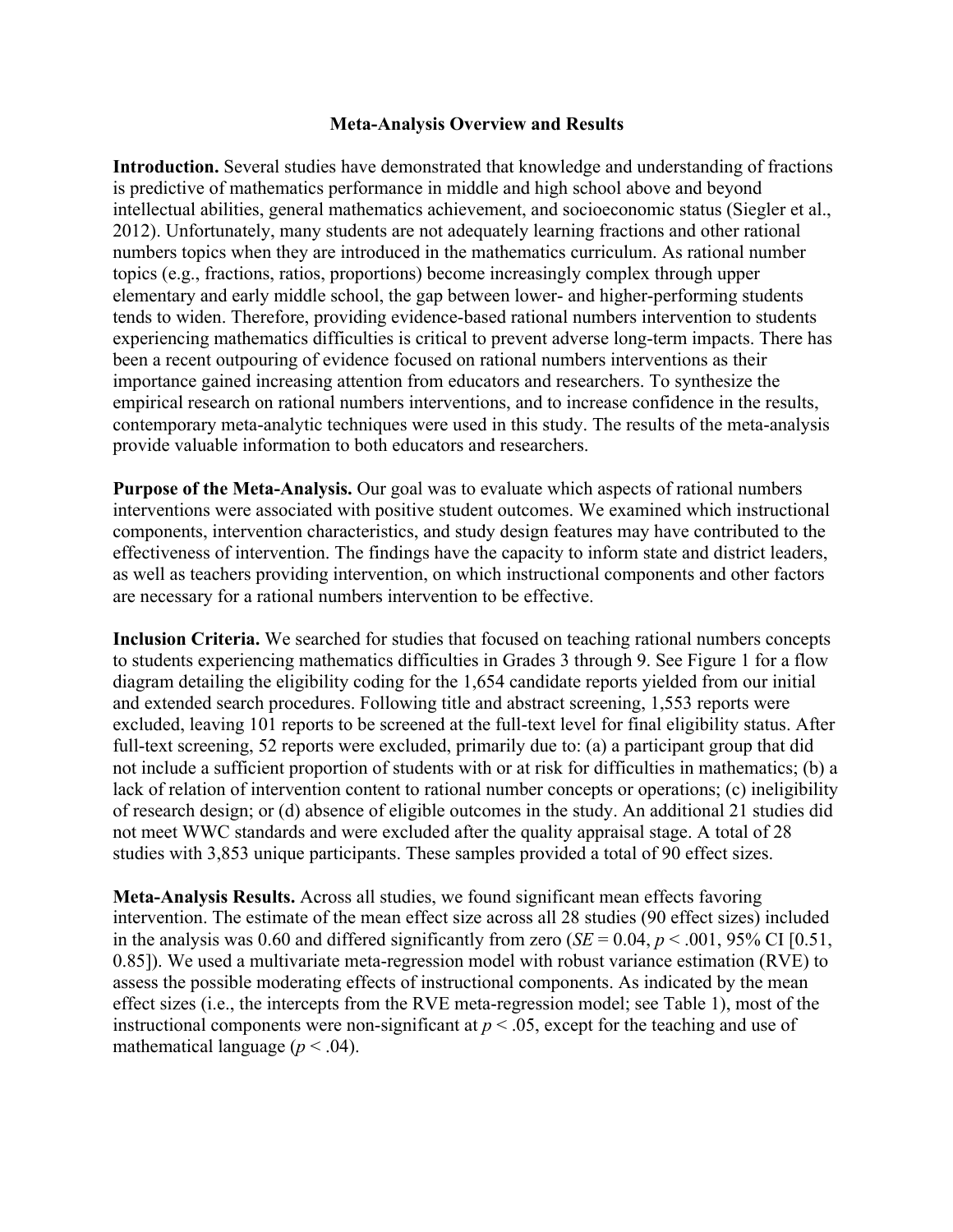Using univariate meta-regression models, we explored intervention characteristics and study features as moderator variables (see Table 2). We found a significant relationship (*p* less than a Bonferroni-corrected critical *p* value of .0045) between grade level and effect size: interventions for students in elementary grades (3 through 6) had larger effects than those for students in middle school (7 through 9). Interventions delivered to small groups had significantly larger effects than those delivered in large-group settings. Interventions delivered by research project personnel were significantly more effective than those delivered by school personnel. We also found that interventions longer than nine hours (i.e., interventions 10–19 hours and interventions 20 hours or longer) were more effective than shorter interventions (0–9 hours). However, only the specific comparison with the category of interventions lasting 20 hours or longer was statistically significant. Finally, interventions for which the interventionists received ongoing training were significantly more effective than those without.

**Practical Implications.** The results from this meta-analysis suggest that intervention programs devoting time to teaching and use of mathematical language can substantially enhance outcomes. Mathematical language is a type of abstract academic language—terms such as equivalent, reciprocal, circumference—that helps students learn mathematics concepts more precisely. When students understand and use mathematical language, it is believed that the students will more deeply understand the mathematics they are learning.

Findings from this study provide valuable information that may help educators understand effective intervention components for students experiencing mathematics difficulties and the conditions under which intervention is optimal. Specifically, the positive impact for teaching and using of mathematical language may guide schools and districts in choosing interventions that include this practice. Also, the impact for interventionists receiving high-quality, ongoing training may guide districts when making decisions on how to provide training and professional development to teachers who deliver intervention. Providing evidence-based intervention on rational numbers topics addresses the ever-widening achievement gap in mathematics between low- and high-performing students as they prepare for high-stakes courses like Algebra 1. Findings from this project should be considered as schools make important decisions about the provision of mathematics services to students experiencing difficulties in mathematics.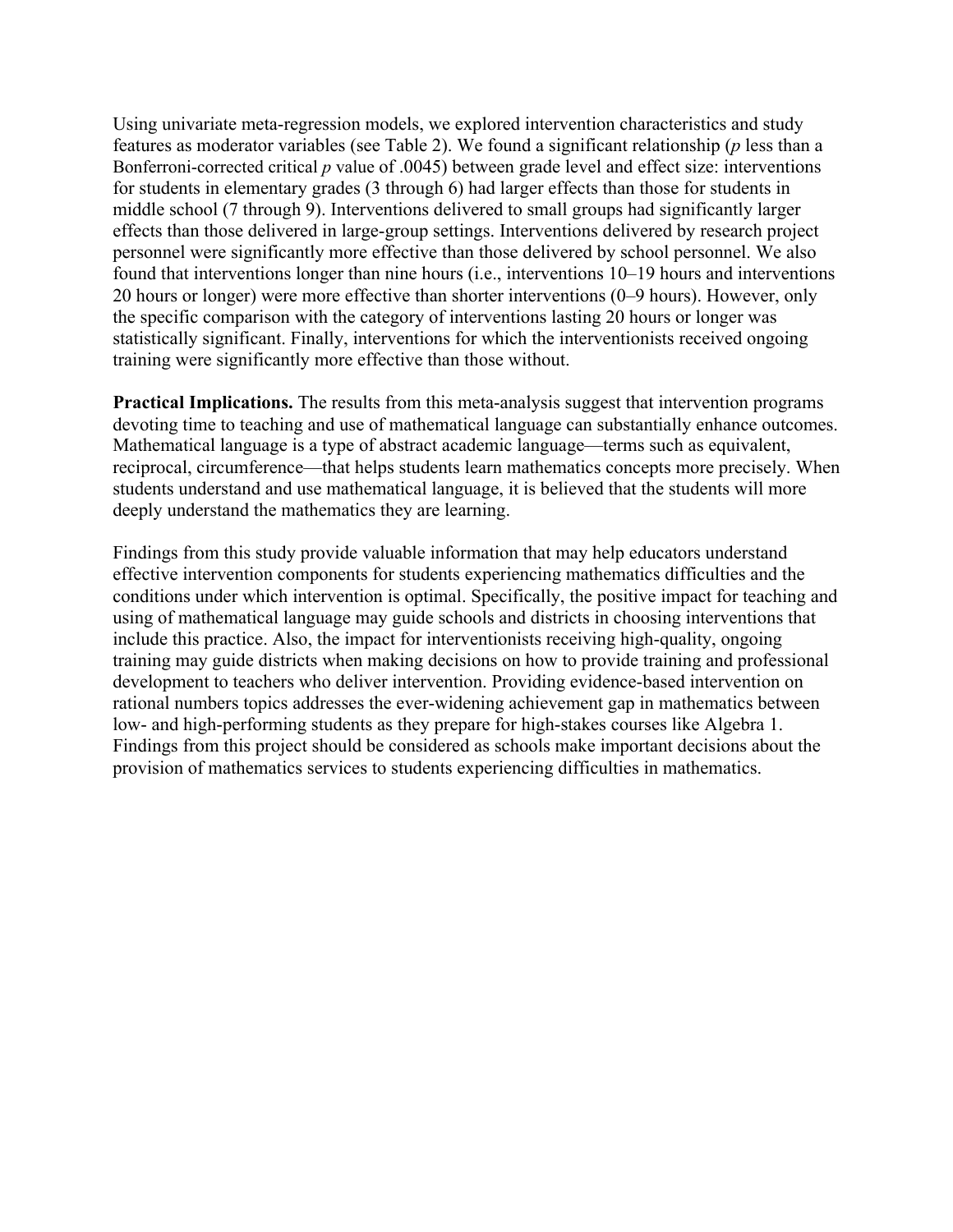## Figure 1

## *Study Identification Flow Diagram Following PRISMA Guidelines*



<sup>a</sup> These studies were randomized controlled trials with high attrition or a quasi-experimental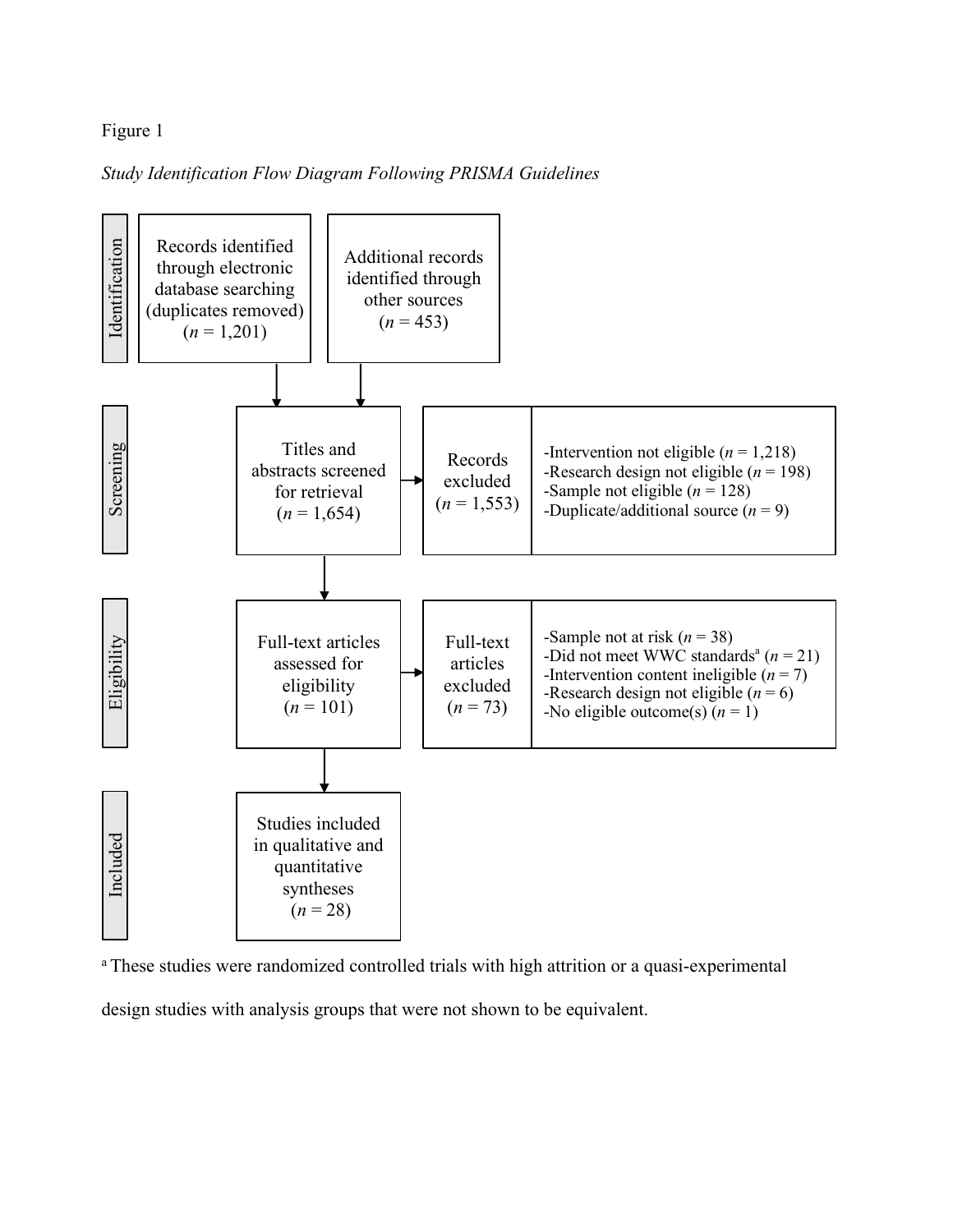## Table 1

*Relationships Between Instructional Components and Effect Sizes Using Multivariate Meta-Regression Models*

| Variable                 | k(n)   | $b$ [95% CI]              | <b>SE</b> | df          | $\boldsymbol{p}$  |      |
|--------------------------|--------|---------------------------|-----------|-------------|-------------------|------|
| Instructional components |        |                           |           |             |                   | 0.25 |
| Fluency activities       | 10(46) | $0.34$ [-0.67, 1.35]      |           | $0.32$ 3.02 | $0.36^{\rm a}$    |      |
| Mathematical language    | 12(51) | $0.50$ [0.03, 0.98]       | 0.18      | 4.77        | $0.04*$           |      |
| Review                   | 18(65) | $-0.48$ [-1.04, 0.07]     | 0.23      | 5.90        | 0.08              |      |
| Student explanations     | 11(49) | $-0.02$ [-1.48, 1.44]     | 0.51      | 3.72        | 0.97 <sup>a</sup> |      |
| Visual representations   | 20(74) | $-0.11$ [ $-0.67, 0.46$ ] | 0.23      | 6.06        | 0.66              |      |

*Note.* Three variables were included in this model as controls: group size (small group, large group), duration  $( \leq 9 \text{ hrs}, 10-19 \text{ miles})$ 

hrs,  $\geq$  20 hrs), and comparison condition (BAU, active alt. treatment).  $k$  = number of studies; *n* = number of effect sizes.

<sup>a</sup> Degrees of freedom are less than four, which may yield an inaccurate p-value.

 $* p < .05.$